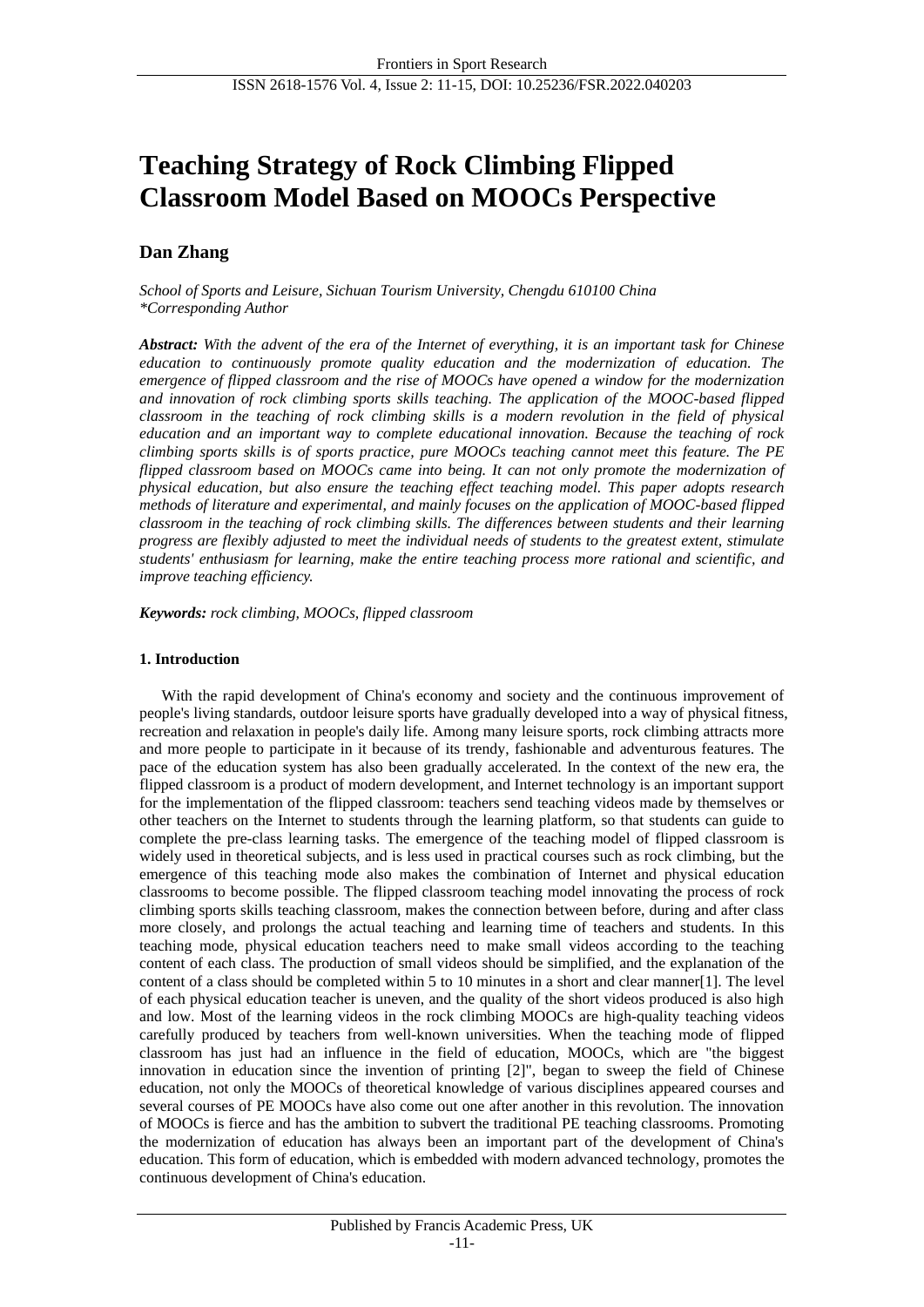### ISSN 2618-1576 Vol. 4, Issue 2: 11-15, DOI: 10.25236/FSR.2022.040203

#### **2. MOOCs and flipped classroom**

#### *2.1 MOOCs*

MOOC, the term was proposed in 2008 by the Director of Network Communication and Innovation at the University of Prince Edward Island, Canada, and a senior researcher at the National Institute of Humanities and Educational Technology Applications Large-scale open online courses. M stands for Msaaive, large-scale, MOOC can be chosen by many students, the number of which can reach more than 10,000 people, and the learning scale is large. The first O stands for Open, motivated by their own interests and needs, anyone can register an account to learn. The second O stands for Online, online, as long as there is Internet, you can learn without time and space limitations. "C" stands for Course, which means course.

(1) J R Chen expounded in his article that the Internet has become a new resource and a new place for education. In the context of the development of the times, MOOCs have become a new educational environment. In the educational environment of MOOCs, participants around the world can further share their educational resources on this platform, and as long as people have the Internet around, they can learn by requesting to participate in MOOCs[3].

(2) M Tang expounded in her book that the emergence of MOOCs, a new thing, will bring a revolution to the education field, which is known as "the greatest innovation in education since the invention of printing", and is taking over the education of countries around the world field. This revolution in the field of education triggered by the emergence of MOOCs may have an impact on us no less than that brought about by the Industrial Revolution[4]. It is a challenge to the traditional teaching model, and it also changes the way of talent training, and its impact on the future national competitiveness should not be underestimated. "Anyone, at any time, anywhere, can learn anything." The concept promoted by the MOOC means that no matter where you are or how much fragmented time you have, as long as you have a mobile phone or a computer, connect to the network, you can learn the knowledge you are interested in and want to learn. MOOCs not only bring people the best teaching resources, but also the most essential things in the differentiation, optimization and return to education of educational resources. In the era of MOOCs, education can achieve fairness at the greatest level.

(3) Stephen Haggard, B H Wang, X L He and others expounded in their articles that the emerging product of the MOOCs era is maturing, and its importance, popularity and expansion have always been recognized by the academic community, countries in many regions around the world have shown very strong enthusiasm for participation and professional demand[5]. In the future development, universities will face the opportunities and challenges brought by MOOCs. How to grasp the opportunities brought by MOOCs and how to deal with the challenges brought by MOOCs will bring a lot to the innovation and survivability of university education shock.

(4) B L Cai and others pointed out in their article that with the continuous development of mobile Internet technology, a kind of personalized teaching that pays attention to students' personalized learning needs has emerged [6]. This is a flipped classroom teaching mode based on MOOCs. In this teaching mode, it can make up for the inconsistency of students' learning progress in the classroom. Students can study in their spare time through the MOOCs platform, focusing on the indigestion in class. Absorb or digest knowledge that is not well understood. To a certain extent, this also improves the teaching efficiency of teachers and the learning efficiency of students, and is more conducive to the realization of teaching goals.

Combined with the research of many scholars, it can be seen that the emergence of MOOCs has brought about an educational revolution. It provides a convenient learning platform for students and even the community, forming a brand-new educational environment for the smooth and efficient development of education to offers more possibilities.

#### *2.2 Flipped classroom*

Flipped classroom originated from Woodland Park High School in the United States. Colorado is located in a remote area<sup>[7]</sup>. Due to the limitation of living conditions, local students often can't get to school on time or even miss classes for a long time. In order to help students finish their studies on time, two teachers of the school first thought of uploading teaching videos to the Internet so that students can watch the learning process by themselves and help them master the teaching progress in time.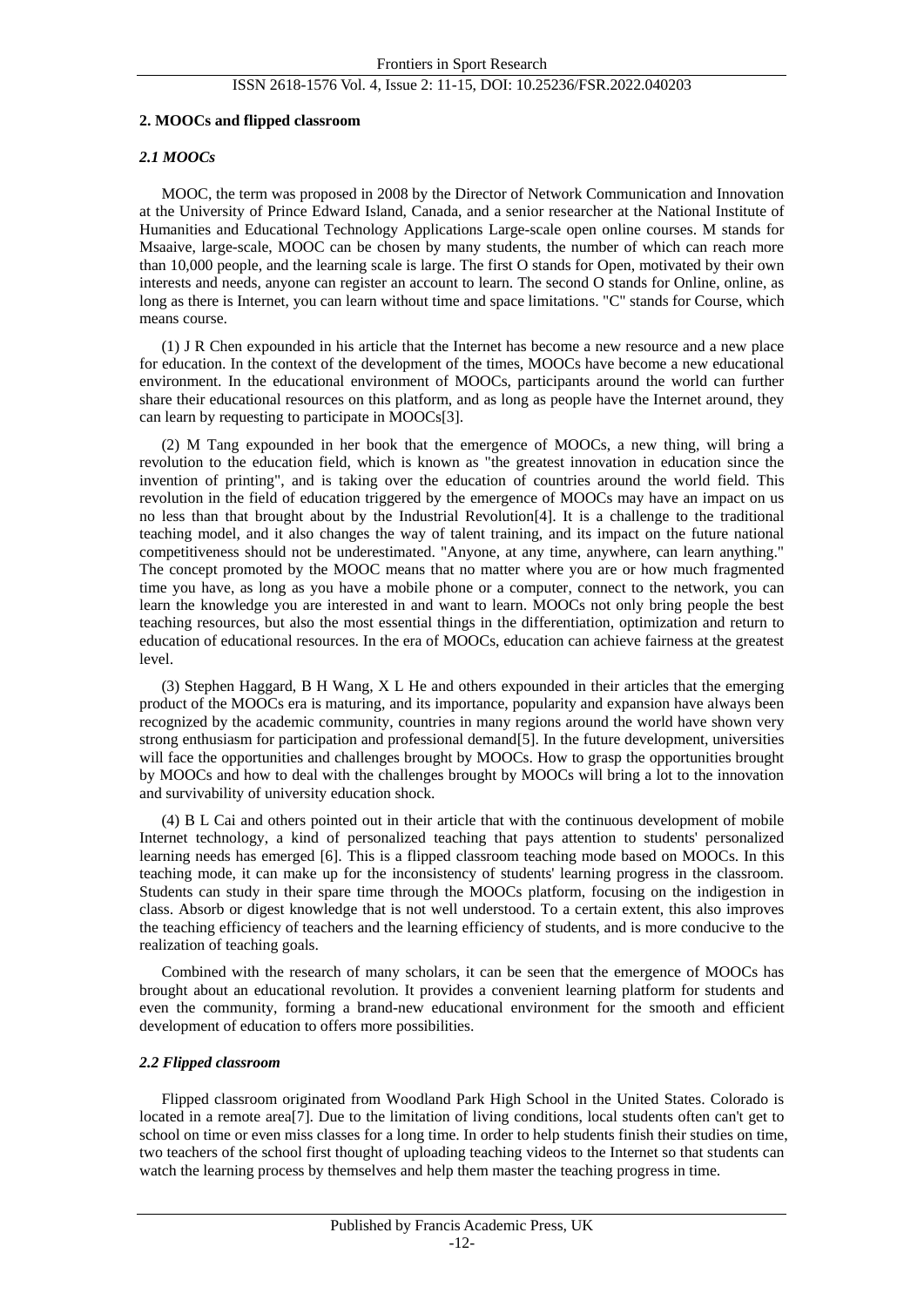#### Frontiers in Sport Research

# ISSN 2618-1576 Vol. 4, Issue 2: 11-15, DOI: 10.25236/FSR.2022.040203

At present, the flipped classroom mode is further defined, which is that teachers make video courseware in advance, students study at home before class, teachers and students communicate on the problems in the video in class, and complete a variety of effective classroom practice teaching forms. In the flipped classroom teaching mode, teachers are no longer bound by textbooks and courseware, and have more energy and time to know the teaching progress, explain and learn specific problems. The flipped classroom teaching mode does not give the learning task to students, but emphasizes the dominant position of teachers. The teaching process of flipped classroom is inseparable from teachers. Teachers are always ready to help students answer questions. Compared with traditional teaching mode, flipped classroom model has four characteristics

(1) The change of the roles of teachers and students. Under the flipped classroom teaching mode, the teacher transforms from the knowledge transmitter to the student's learning instructor and promoter. Students, as "listeners" and passive receivers of teachers' explanation in class, are transformed into autonomous learners. Flipped classroom mode is a teaching process in which students are the main body of learning.

(2) Teaching process. Flipped classroom teaching process is that students learn content in advance and finish their homework in class. In other words, in the flipped classroom teaching mode, the absorption and understanding of knowledge is completed by students watching the teaching video before class, and the digestion of knowledge is completed through the discussion.

(3) Teaching environment. Flipped classroom teaching mode provides a good learning environment for students, they no longer rely on teachers to give lectures in class, but through the teaching video, teaching media and other courseware provided by teachers for autonomous learning before class. For the weak learning ability of students, they can read the content of this class in advance before class, and then the class can follow the teacher's explanation. For students with strong learning ability, when teachers explain what they have understood, they can learn more about what they do not understand. For these two types of learning, you can adjust your learning progress according to your own learning situation.

(4) Teaching resources: The flipped classroom teaching model is that all teachers unite and adopt unified teaching to formulate teaching plans, study, discuss and record video together, and realize the sharing of educational resources for the whole grade. For a specific topic, the teaching video is usually about 10-20 minutes. Through the collective lesson preparation, we can strengthen the communication and communication between teachers, and make the recorded course content, difficulty and class type design more perfect. Teaching resources are open to all teachers and students.

#### **3. Experiment and result analysis**

#### *3.1 Comparison of rock climbing learning attitudes*

Before and after the experiment, the mixed teaching of the MOOCs and flipped classroom rock climbing classes was investigated: rock climbing learning attitude. Compare the data from each set of experiments and analyze the results. The preferences of the groups in the study are shown in Figure 1:



*Figure 1. Comparison of acceptance of rock climbing among key groups*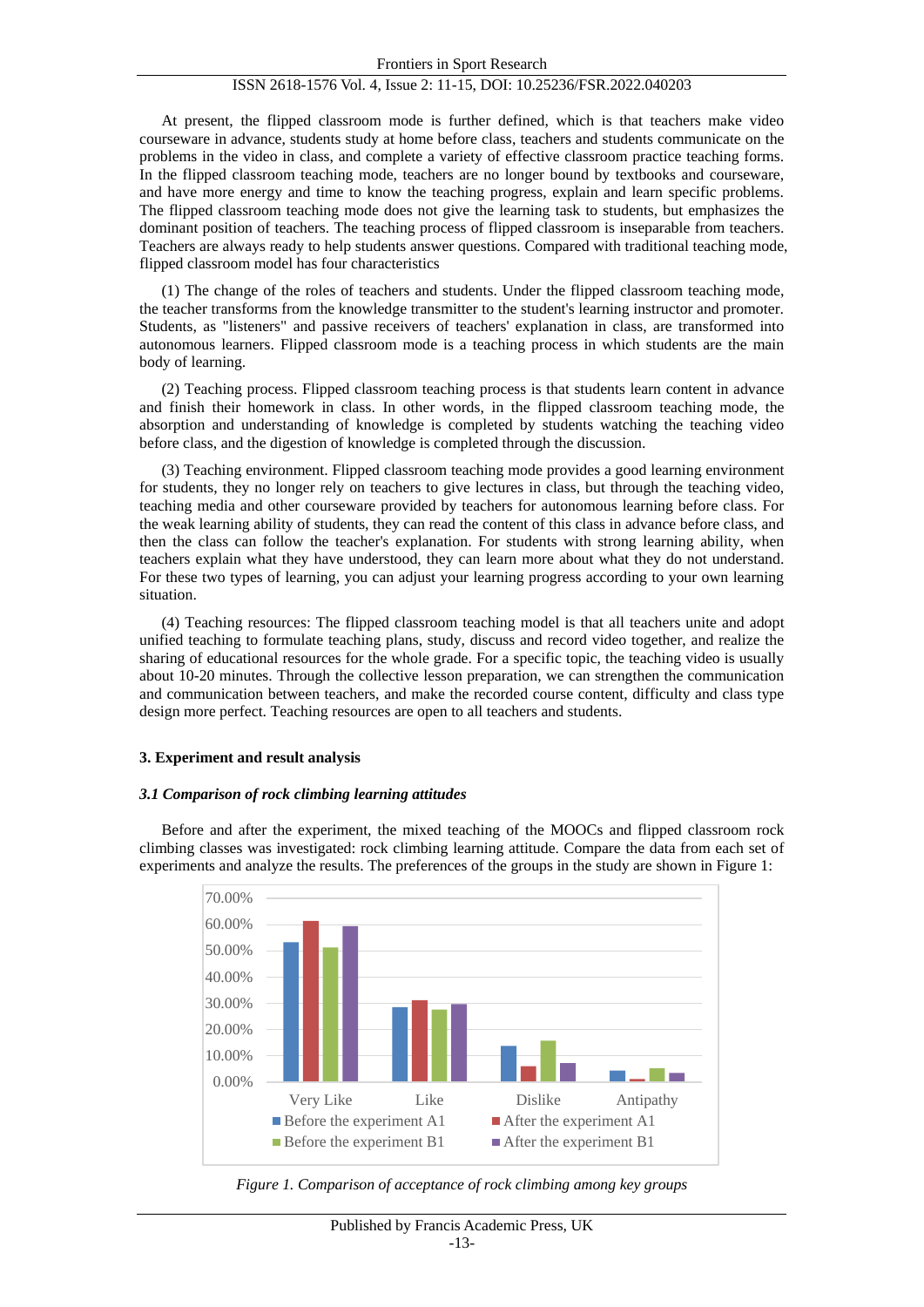# ISSN 2618-1576 Vol. 4, Issue 2: 11-15, DOI: 10.25236/FSR.2022.040203

It can be seen from the figure that after this experiment, the acceptance of rock climbing in each group has been improved. This combination increases the interest of the classroom and further improves the acceptance of rock climbing by students, which not only improves the quality of teaching, but also enhances the fun of sports communication brings positivity. After the mixed teaching of rock climbing with MOOCs and flipped classroom, the proportion of group A1 and group B2 who hated rock climbing decreased by 3.2% and 1.68%, respectively. The mixed teaching of rock climbing combined with the concept of MOOCs and flipped classroom can stimulate students' interest in learning rock climbing more than ordinary teaching.

### *3.2 Comparison of rock climbing results in the final exam of 24 classes*

The final exam results of groups A1 and A2, B1 and B2 are shown in Table 1:

| Number<br>of<br>people<br>Group | Class size | Above 130<br>points | 110-130<br>points | 100-110<br>points | 90-100<br>points | Less than<br>90 points | Average |
|---------------------------------|------------|---------------------|-------------------|-------------------|------------------|------------------------|---------|
| A <sub>1</sub>                  | 55         | 10                  | 20                | 15                | 7                | 3                      | 115.65  |
| A2                              | 54         | 6                   | 15                | 16                | 11               | 6                      | 104.78  |
| B1                              | 54         | 9                   | 19                | 12                | 10               | 4                      | 109.65  |
| B2                              | 55         | 5                   | 15                | 21                | 10               | 5                      | 102.45  |
|                                 |            |                     |                   |                   |                  |                        |         |

*Table1.Final examination results of 4 classes*



*Figure 2. Number of students in different classes*

As shown in Table 1 and Figure 2, this curriculum reform takes rock climbing as the driving force and practical operation as the link, and integrates the rock climbing curriculum into the comprehensive curriculum group. The relevant knowledge points and skill points of rock climbing sports are organized in an orderly manner according to the development process, combined with teachers' macro-thinking advantages, teaching experience, technical advantages and outdoor equipment support to escort rock climbing sports, fully connect inside and outside the classroom, mobilize students' subjective initiative, let Students gradually understand and master rock climbing sports technology in sports practice. While improving rock climbing sports skills, we should have a deeper understanding of the logical relationship between professional knowledge, build professional thinking ability, and lay a solid foundation for lifelong sports development.